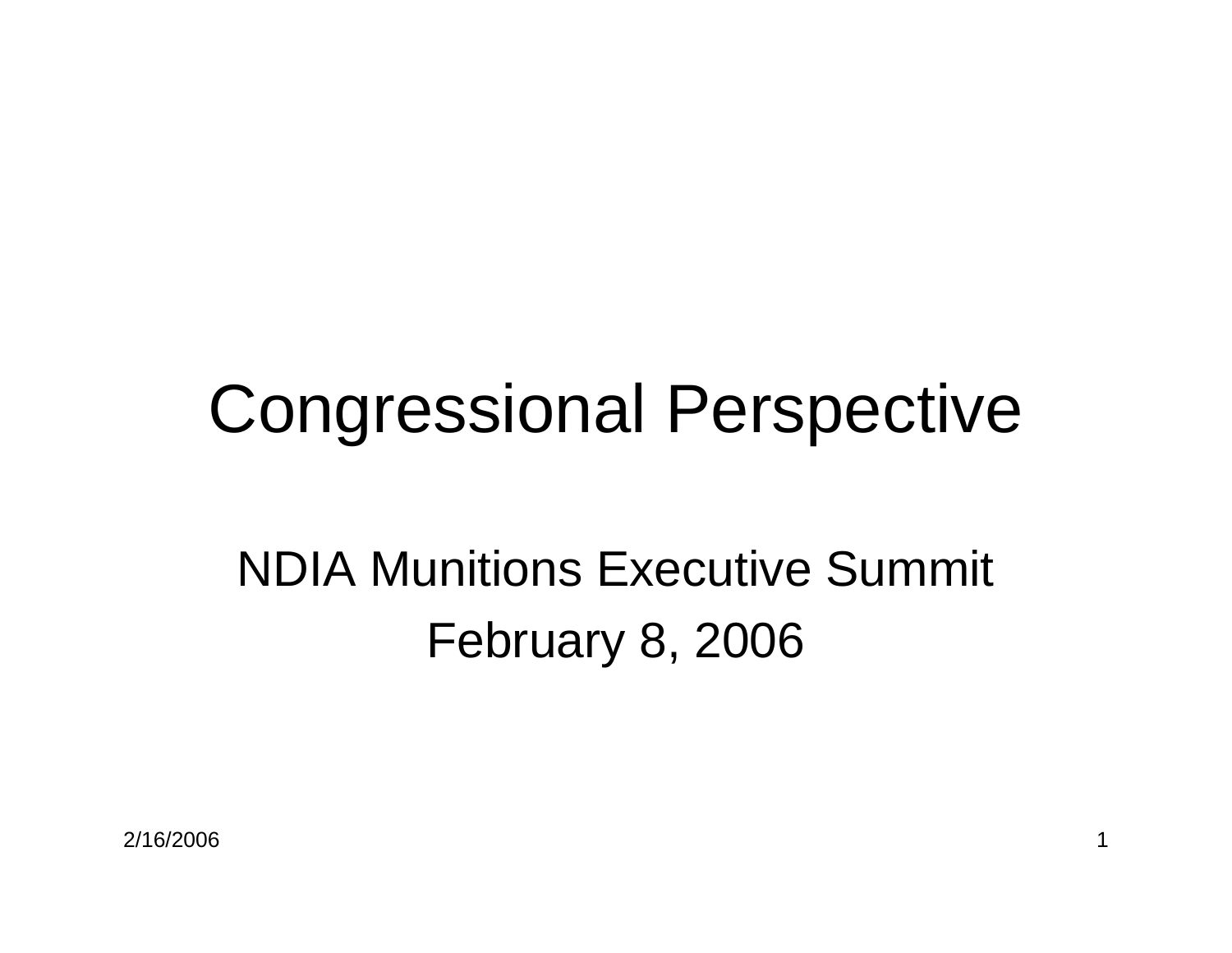The Congressional side of Defense Budgets --The next 30 minutes

- $\bullet$ What I know
- $\bullet$ What I think I know
- $\bullet$ What I think
- $\bullet$ Questions

Bottom Line: Ammo should be well supported at requested level but not much more – because of "earmark process" adjustments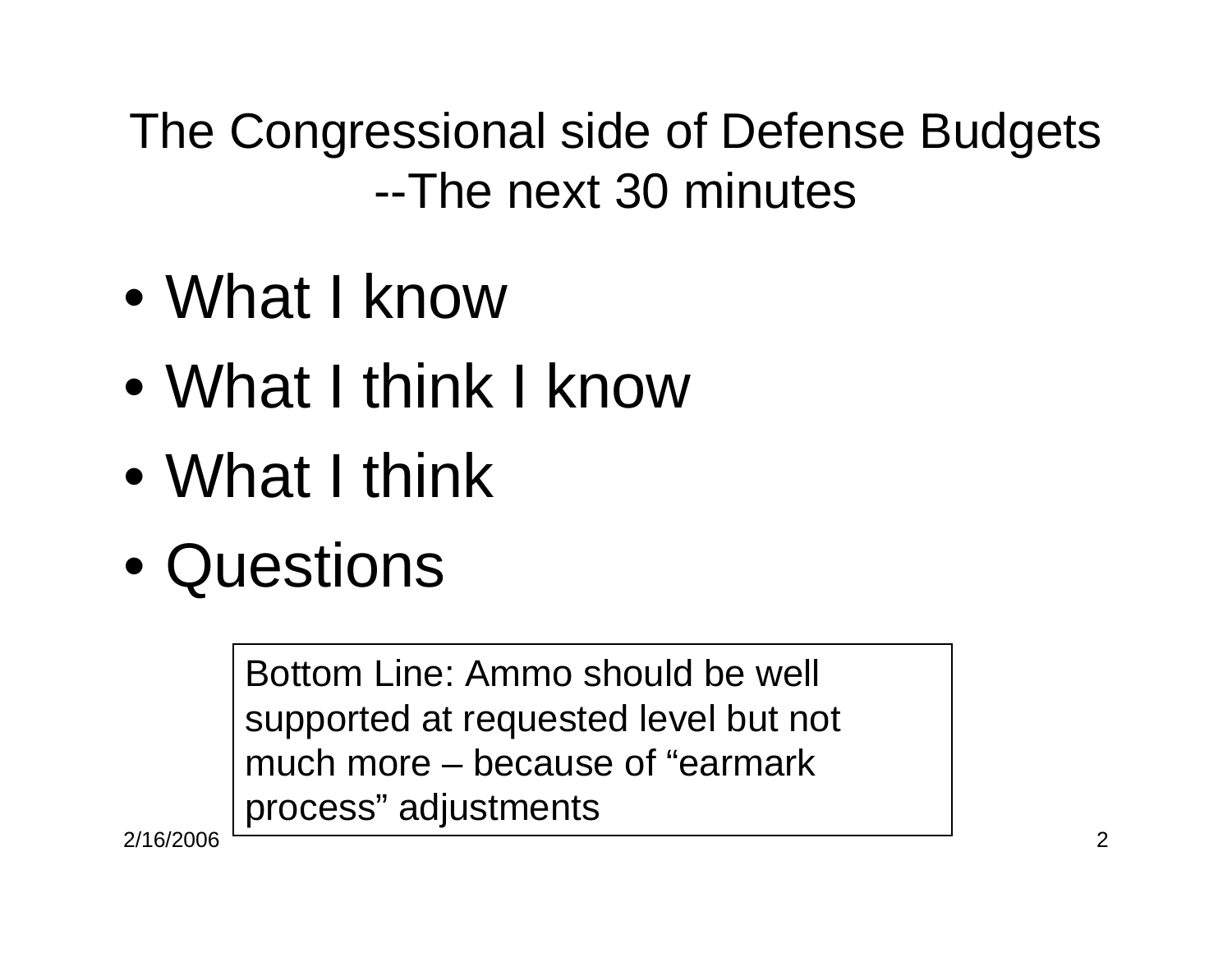### What I know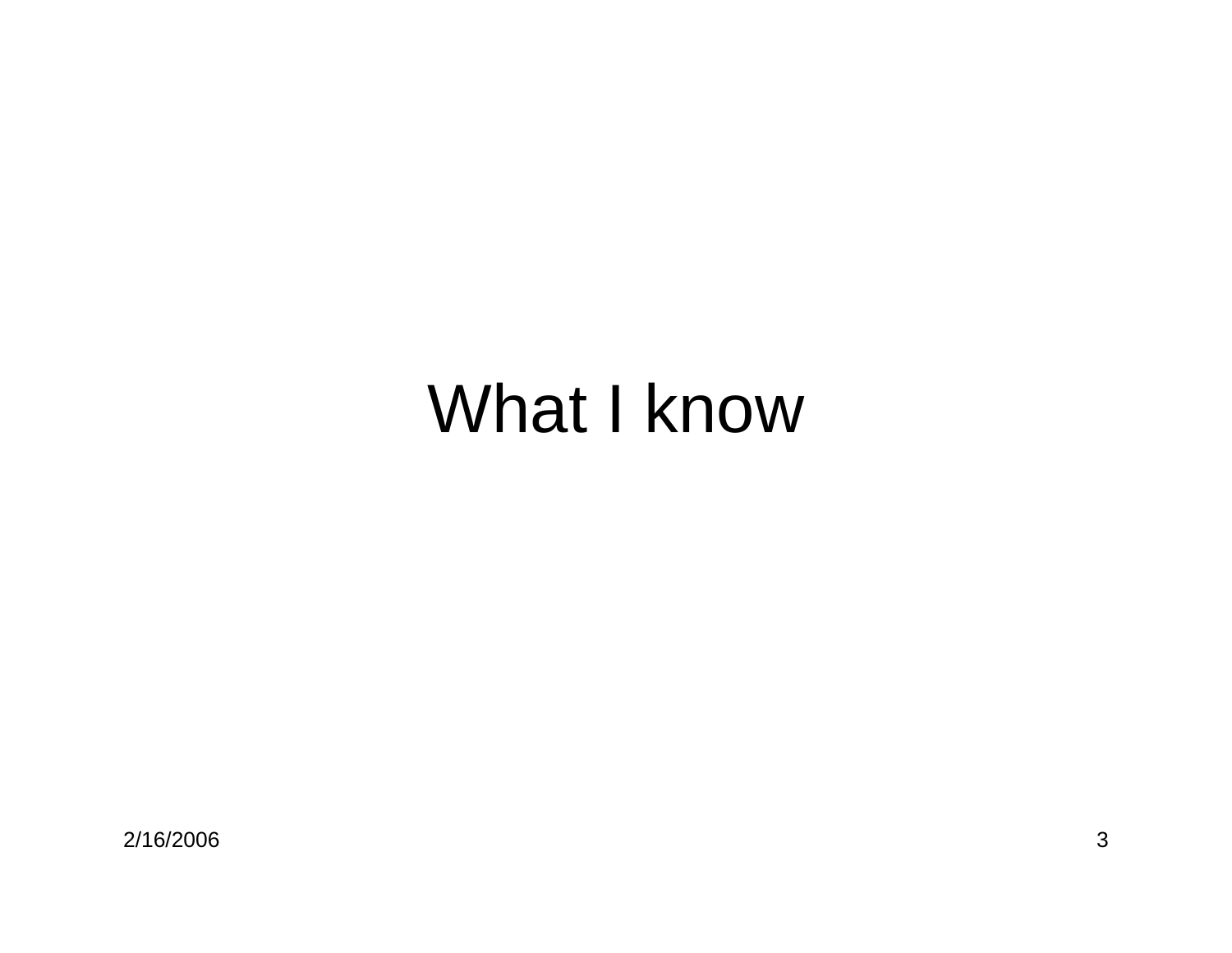#### Supplementals (\$B)

| Year           | $^{\circ}$ 03 | $^{\circ}$ 04 | '05<br><b>Bridge</b> | $^{\circ}$ 05 | $^{\prime}06$<br><b>Bridge</b> | $^{\circ}06$ |
|----------------|---------------|---------------|----------------------|---------------|--------------------------------|--------------|
| <b>MILPERS</b> | 13.4          | 17.8          | 1.3                  | 17.4          | 6.2                            |              |
| <b>OPS</b>     | 31.2          | 39.2          | 16.4                 | 37.1          | 33.2                           |              |
| Procurement    | 1.3           | 5.5           | 1.4                  | 17.4          | 8.0                            |              |
| Other          | 16.5          | 2.2           | 5.9                  | 4.0           | 2.6                            |              |
| <b>Total</b>   | 62.4          | 64.7          | 25.0                 | 75.9          | 50.0                           | 61.-70.      |

How much longer will supplemental funding continue?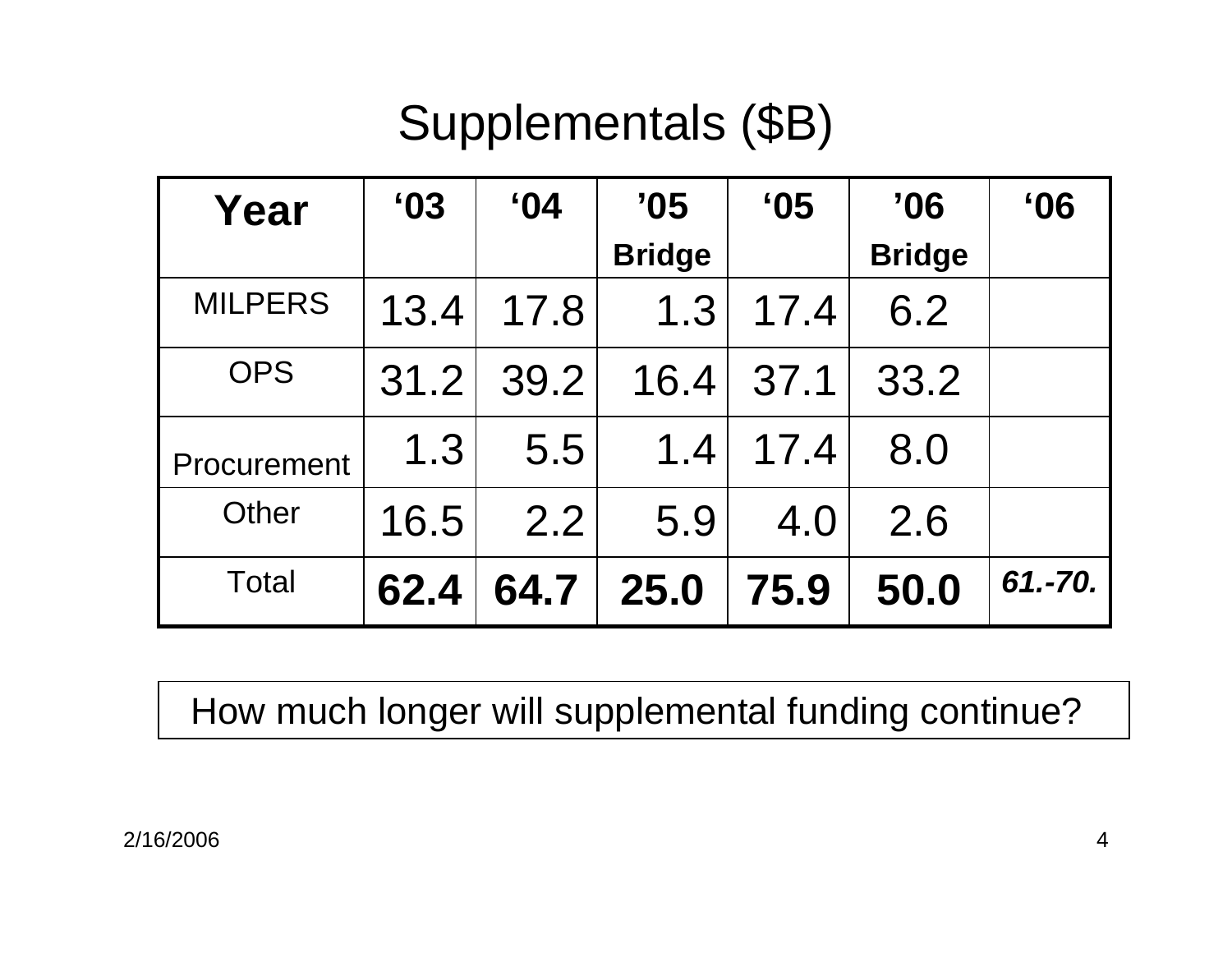#### FY 05/06 Appropriations FY 07-10 Budget/POM

| Year           | $^{\circ}$ 05 | $^{\circ}06$ | $^{\circ}$ 07    | $60^{\circ}$ | $^{\circ}$ 09 | $^{\circ}10$ |
|----------------|---------------|--------------|------------------|--------------|---------------|--------------|
| <b>Total</b>   | 401.1         | 410.8        | 439.3<br>$+6.9%$ | 462.4        | 482.0         | 492.1        |
| Procurement    | 78.2          | 76.2         | 84.2<br>$+10.5%$ | 101.4        | 105.2         | 111.3        |
| R & D          | 68.8          | 71.0         | 73.2<br>$+3.1%$  | 66.5         | 72.4          | 68.8         |
| <b>Milpers</b> | 104.0         | 106.8        | 110.8<br>$+3.7%$ | 115.4        | 119.4         | 123.3        |
| O & M/Other    | 150.3         | 156.5        | 171.1<br>$+9.3%$ | 179.1        | 185.0         | 188.9        |

FY 07 AMMO Request (\$B): Army \$1.9 USN/USMC \$0.8 USAF \$1.0

2/16/2006

**Missle Request:** 

\_\_\_\_\_\_\_Missle Request: \_\_\_\_Army\_\$1.4 USN/USMC \$ 2.5 USAF \$4.2 <sub>\_\_\_\_5</sub>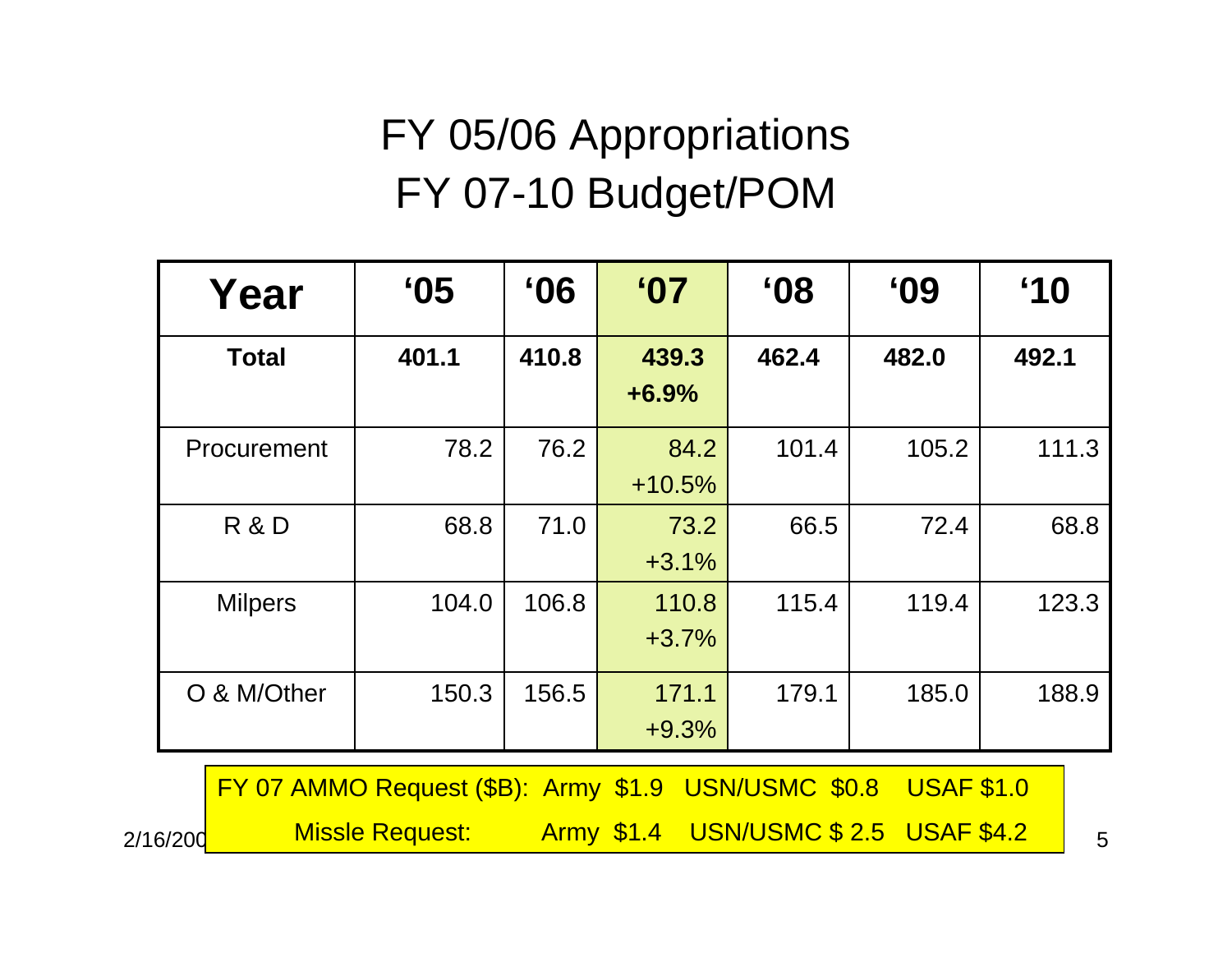### What I think I know?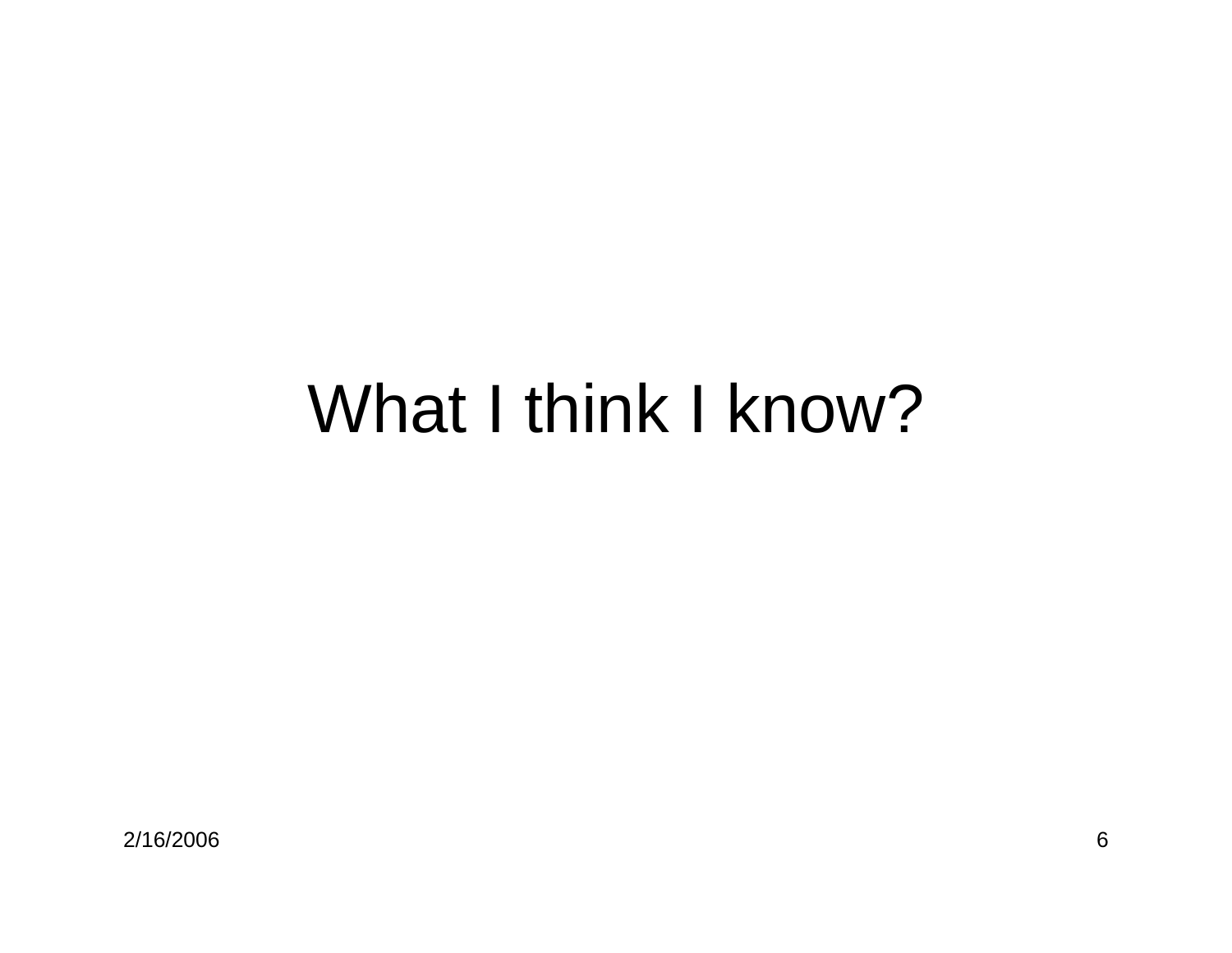#### % Discretionary / Mandatory Federal Outlays

(FY2006 Budget Historical Tables – FY 2000 \$B)

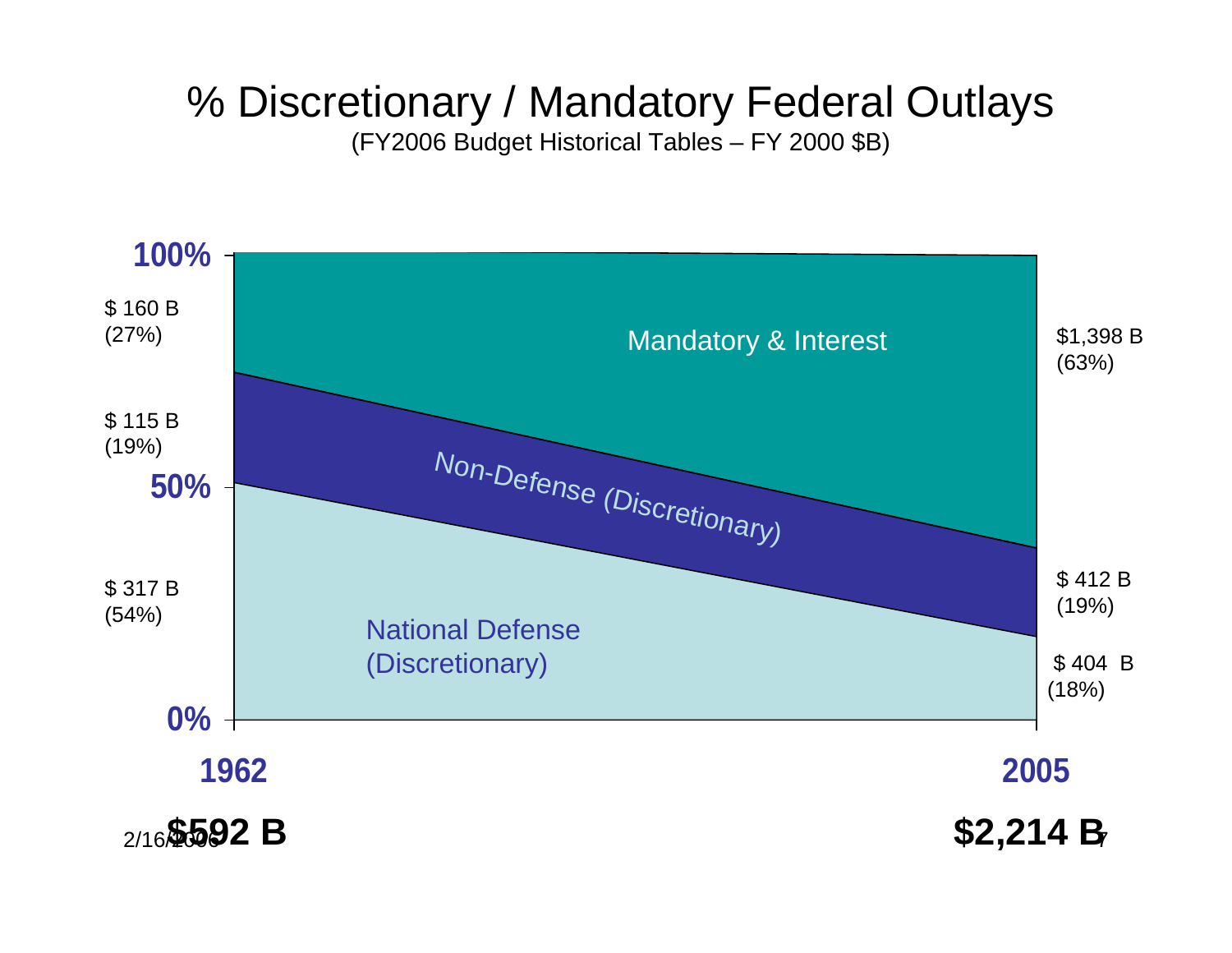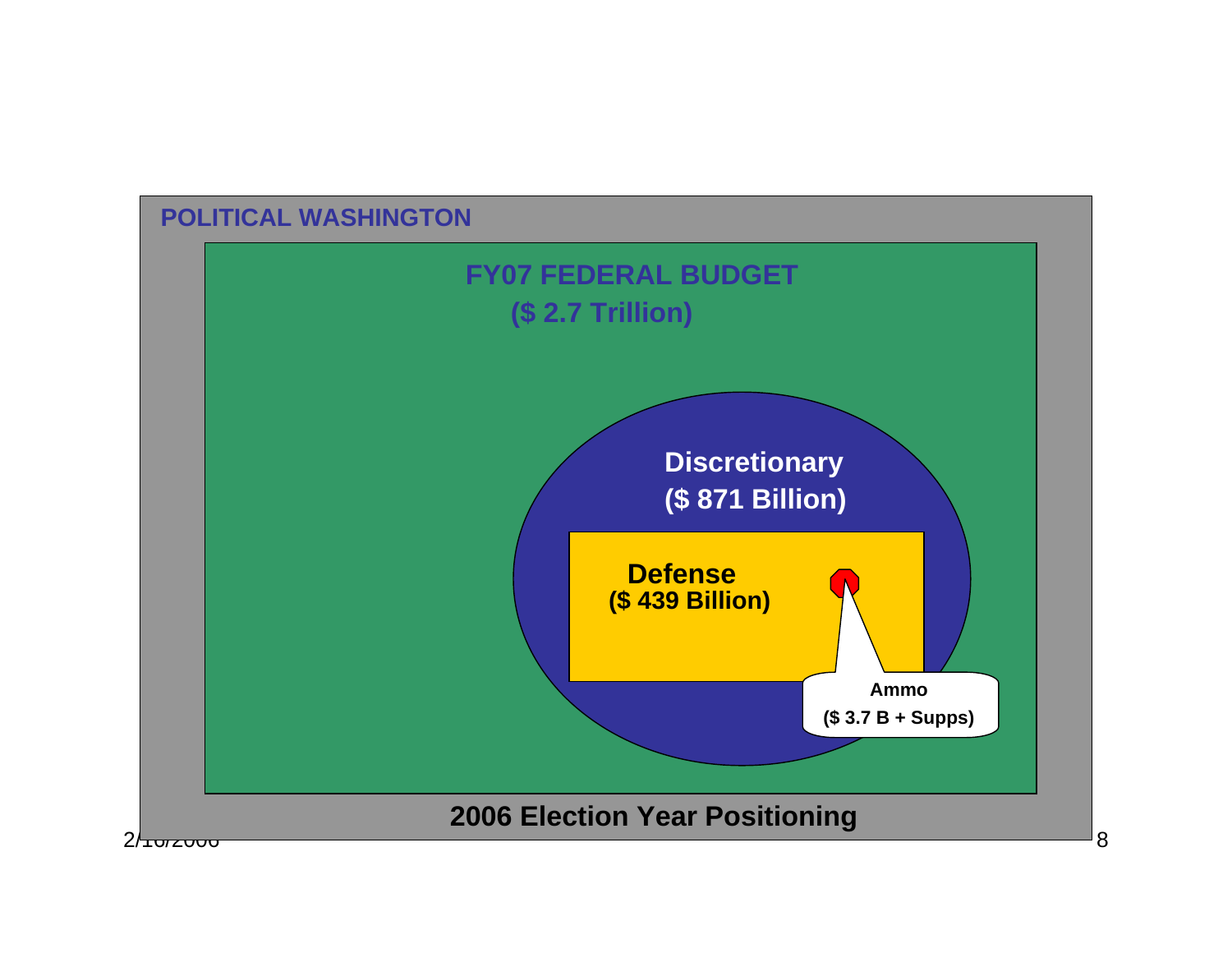# Political Washington Issues

- 2006 election tactics and media coverage
- Patriot Act extension
- Lobbying and "earmarking"
- Tax relief, deficit & national debt reduction
- Debt ceiling increase
- Entitlement growth reduction
- FY07 Appropriations
- 2006 election tactics and media coverage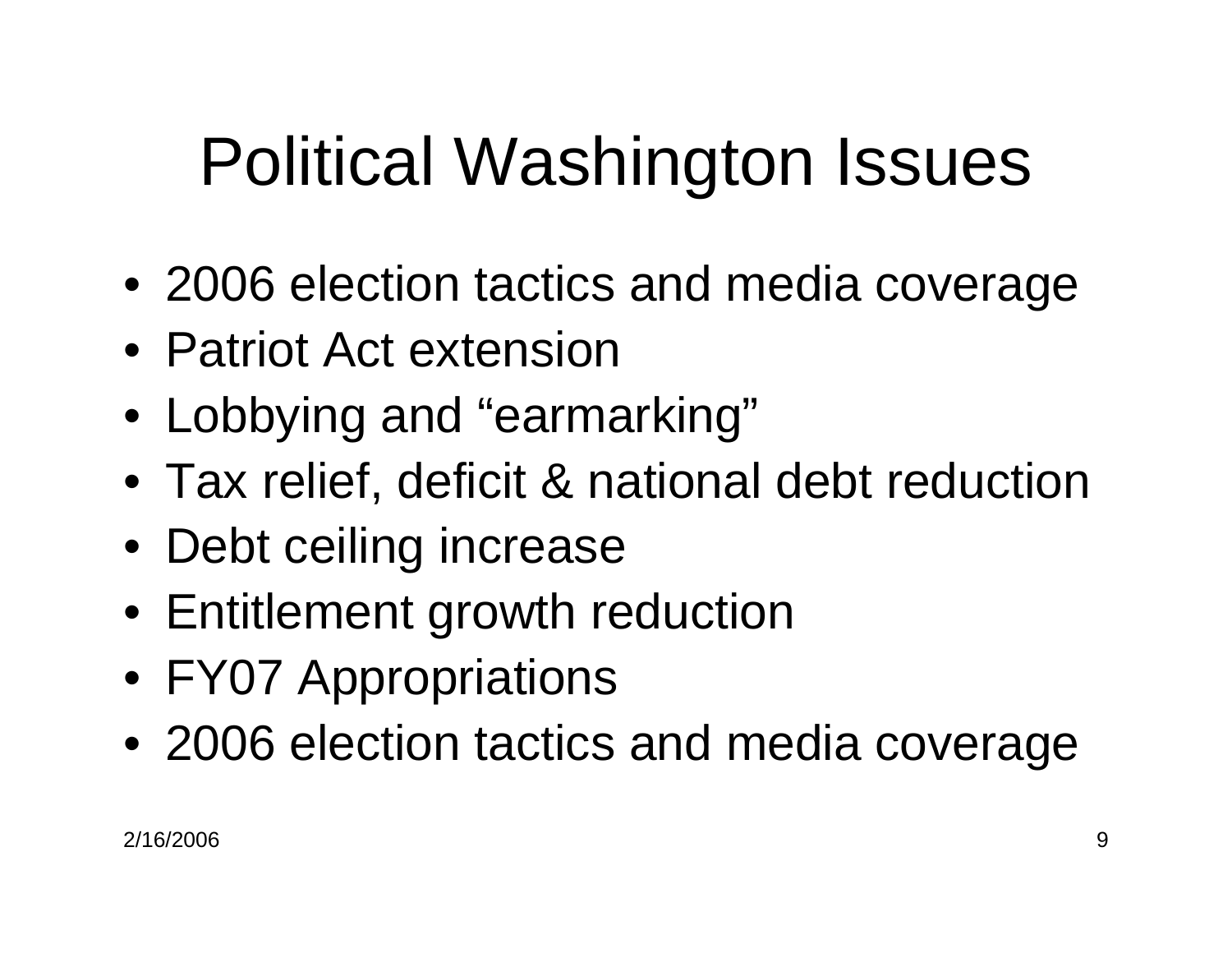#### Earmarking --More than just "pet projects"

- Process to reflect Congressional priorities in President's federal budget
	- Entitlements
	- Taxes
	- –– Discretionary spending
- Real issues of process rigor, Congressional over sight, transparency and openness
	- **Links of the Company** – No late, out-of-scope "stuff"
	- **Links of the Company** Control or limit extent of "channeling" resources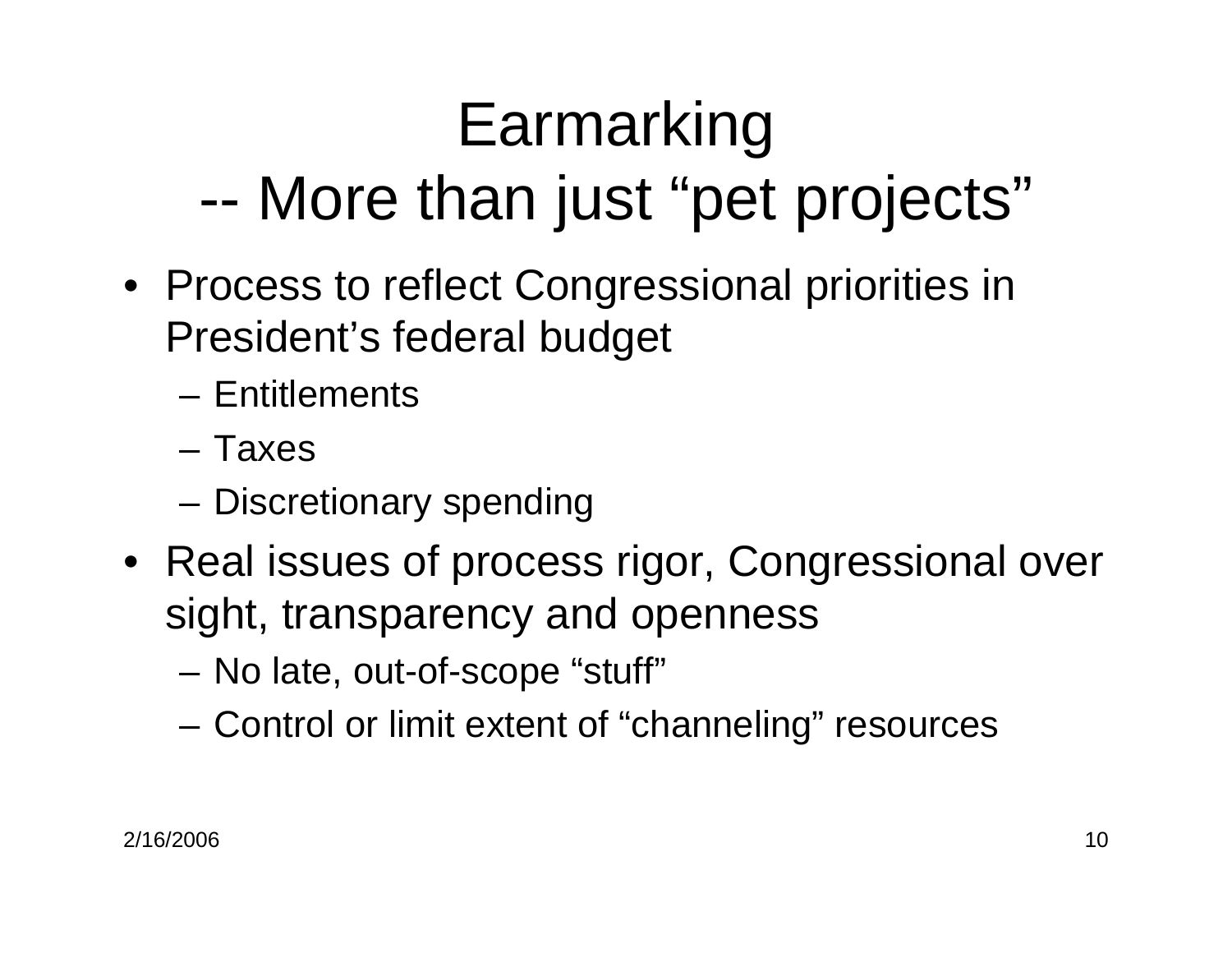#### Congressional Budget Schedule

- February 6<sup>th</sup> President submits Budget
- Mid- March Start FY06 Supplemental
	- Possible completion: end of April
	- Most probably completion just before May recess
- March 15- April 1 House & Senate pass Budget Resolutions
- • April 15 – Concurrent Budget Resolution done and HASC/SASC start Authorization Bills
	- Entitlement cost growth
	- Tax reductions/revenue increases
	- Deficit reduction
- May 15<sup>th</sup> FY 07 Appropriations process starts
	- Defense early start & early finish
	- Defense early start & late finish
	- Defense late start & late finish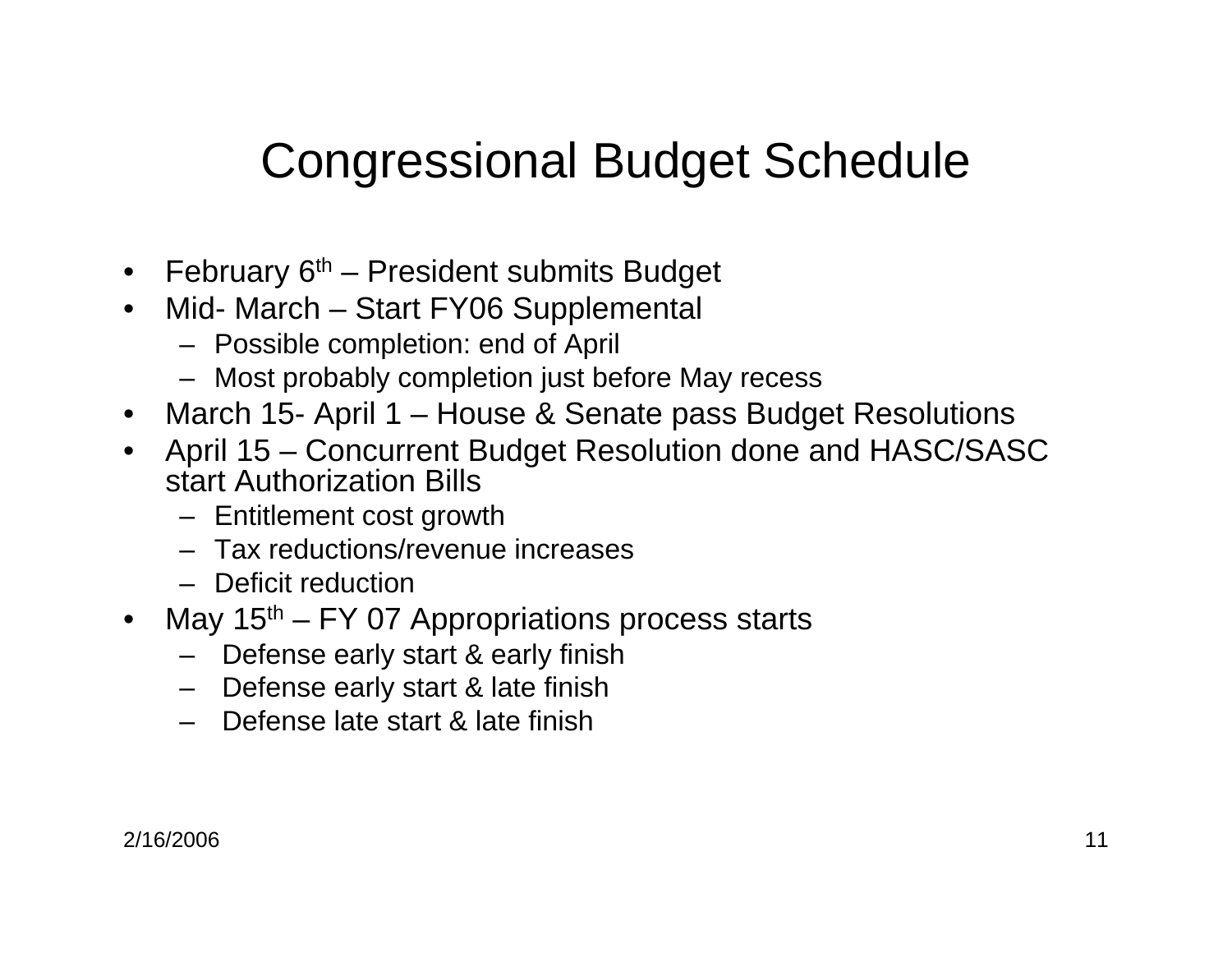### What I think?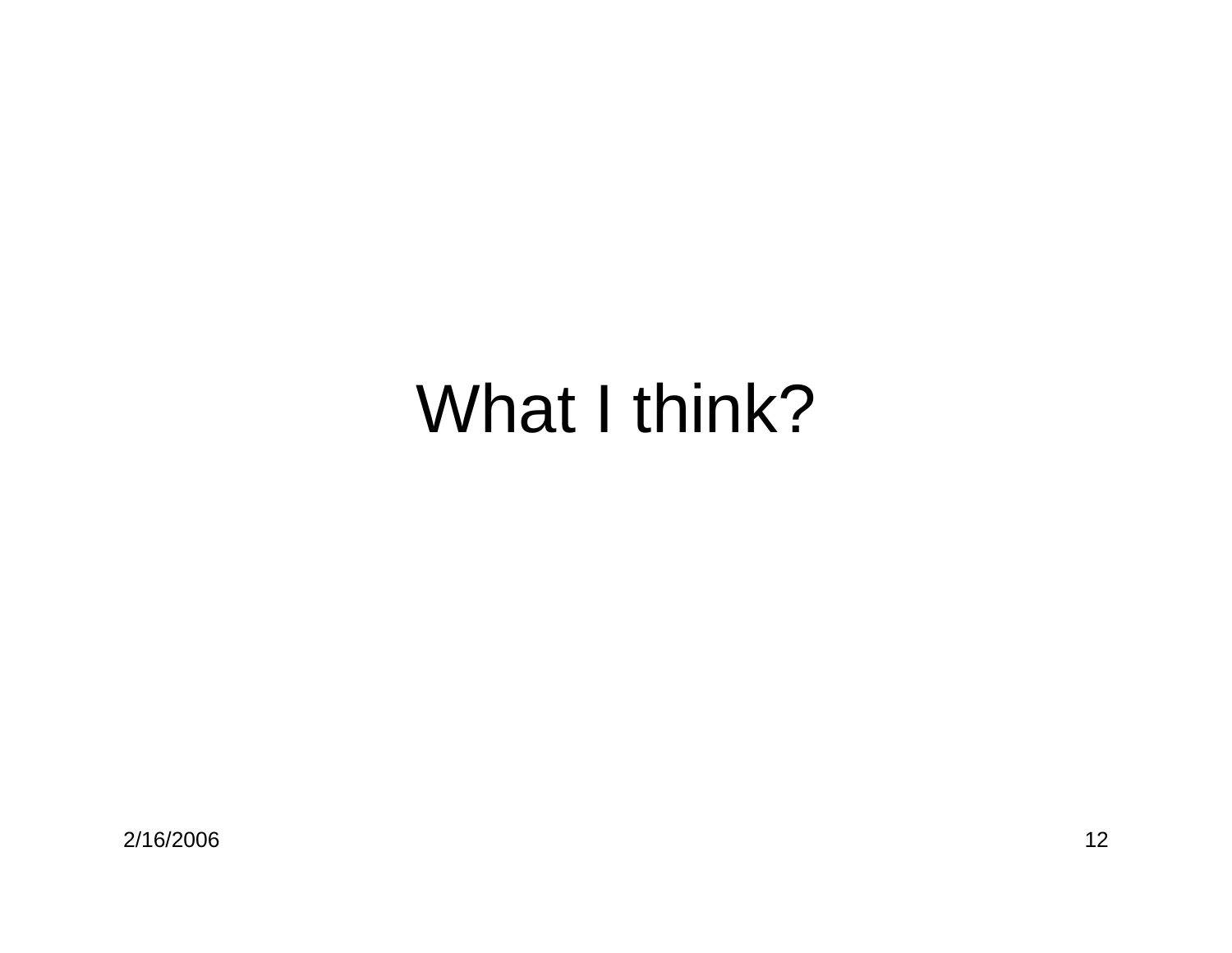#### Supplementals (\$B)

(Assumes \$7B/month burn rate)

| Year           | $^{\circ}$ 03 | $^{\circ}$ 04 | '05           | $^{\circ}$ 05 | '06           | $^{\circ}06$ |
|----------------|---------------|---------------|---------------|---------------|---------------|--------------|
|                |               |               | <b>Bridge</b> |               | <b>Bridge</b> |              |
| <b>MILPERS</b> | 13.4          | 17.8          | 1.3           | 17.4          | 6.2           | 19.0         |
| <b>OPS</b>     | 31.2          | 39.2          | 16.4          | 37.1          | 33.2          | 24.0         |
| Procurement    | 1.3           | 5.5           | 1.4           | 17.4          | 8.0           | $16.-25.$    |
| Other          | 16.5          | 2.2           | 5.9           | 4.0           | 2.6           | 2.0          |
| Total          | 62.4          | 64.7          | 25.0          | 75.9          | 50.0          | 61.-70.      |

*FY 07 DoD \$432-435B: slightly less than request*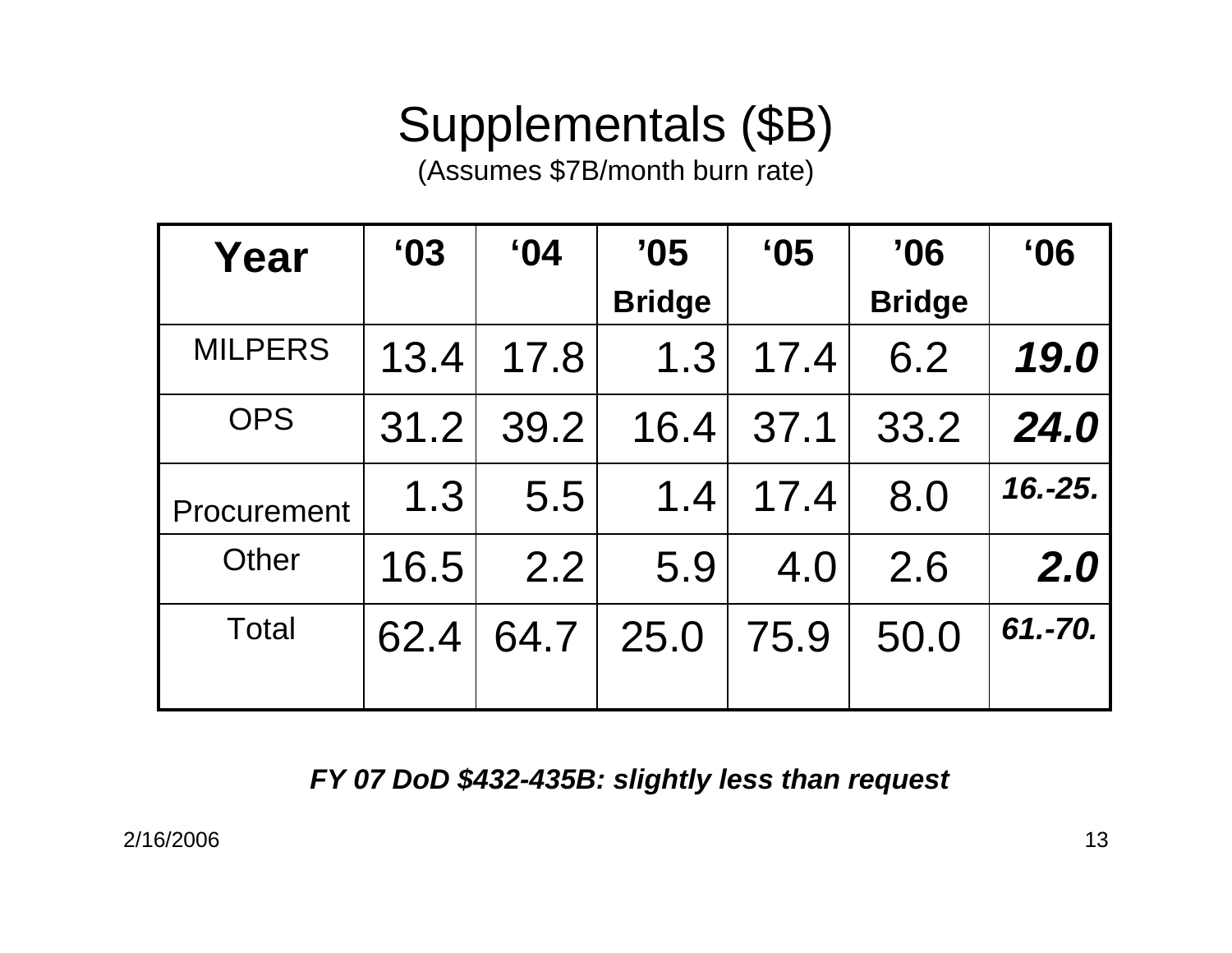### Supplementals (\$B)

(Assumes \$7B/month burn rate)

| Year           | 03   | 04'  | '05<br><b>Bdge</b> | $^{\circ}$ 05 | 06'<br><b>Bdge</b> | 06'       | '07<br><b>Bdge</b> | '07 $w/$<br><b>FY 08</b><br><b>Budget</b> |
|----------------|------|------|--------------------|---------------|--------------------|-----------|--------------------|-------------------------------------------|
| Pay            | 13.4 | 17.8 | 1.3                | 17.4          | 6.2                | ~19.      | ~16.5              | < 21.                                     |
| <b>O&amp;M</b> | 31.2 | 39.2 | 16.4               | 37.1          | 33.2               | $-24.$    | $<$ 33.            | 24.                                       |
| Acq            | 1.3  | 5.5  | 1.1                | 17.4          | 8.0                | $16. -25$ | >8.                | >23.                                      |
| <b>Othr</b>    | 16.5 | 2.2  | 5.9                | 4.0           | 2.6                | $\sim$ 2. | 2.6                | ~2.                                       |
| <b>Total</b>   | 62.4 | 64.7 | 25.0               | 75.9          | 50.0               | $61.-70$  | 50.0               | < 70.                                     |

2/16/2006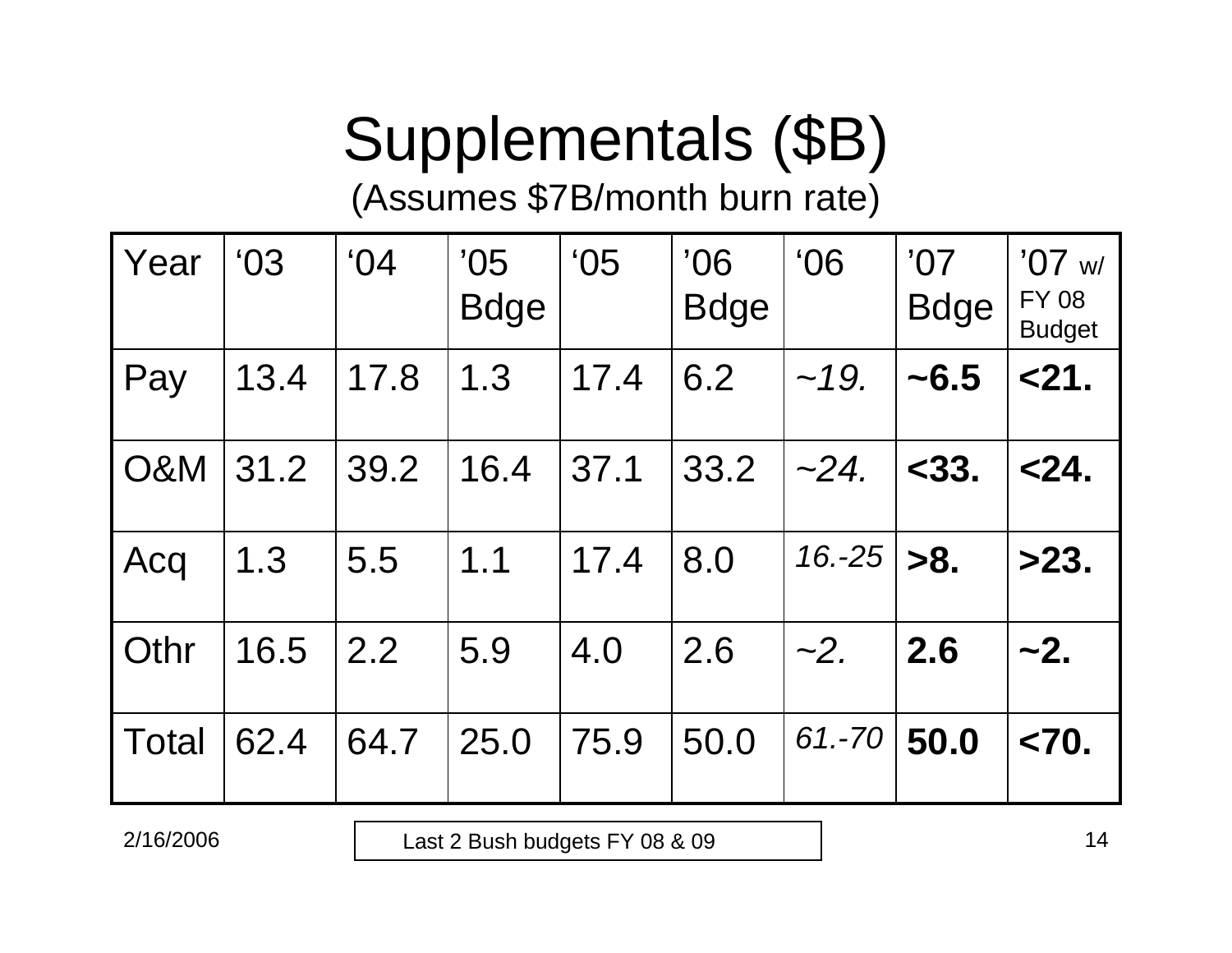# QUESTIONS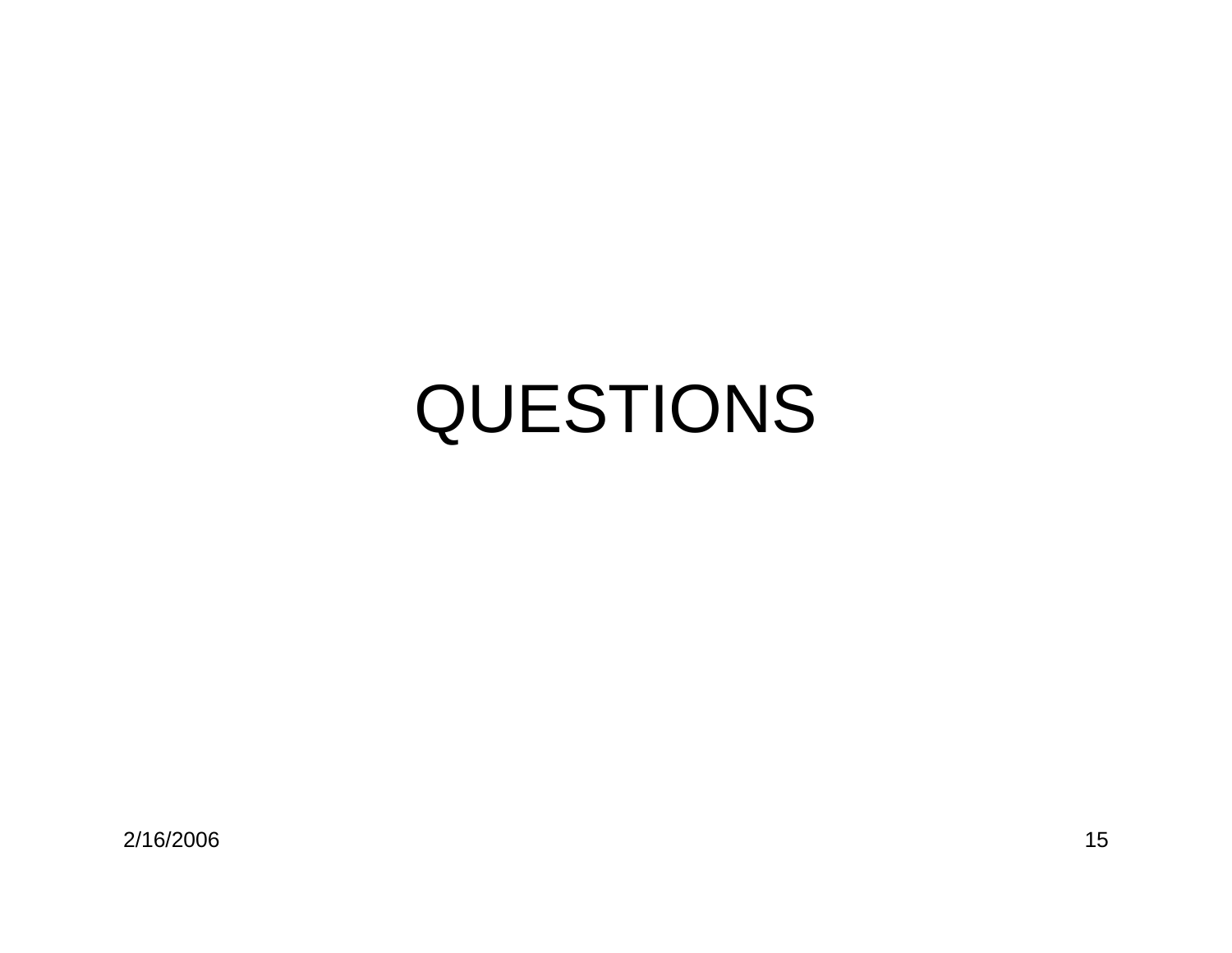# Back Up Slides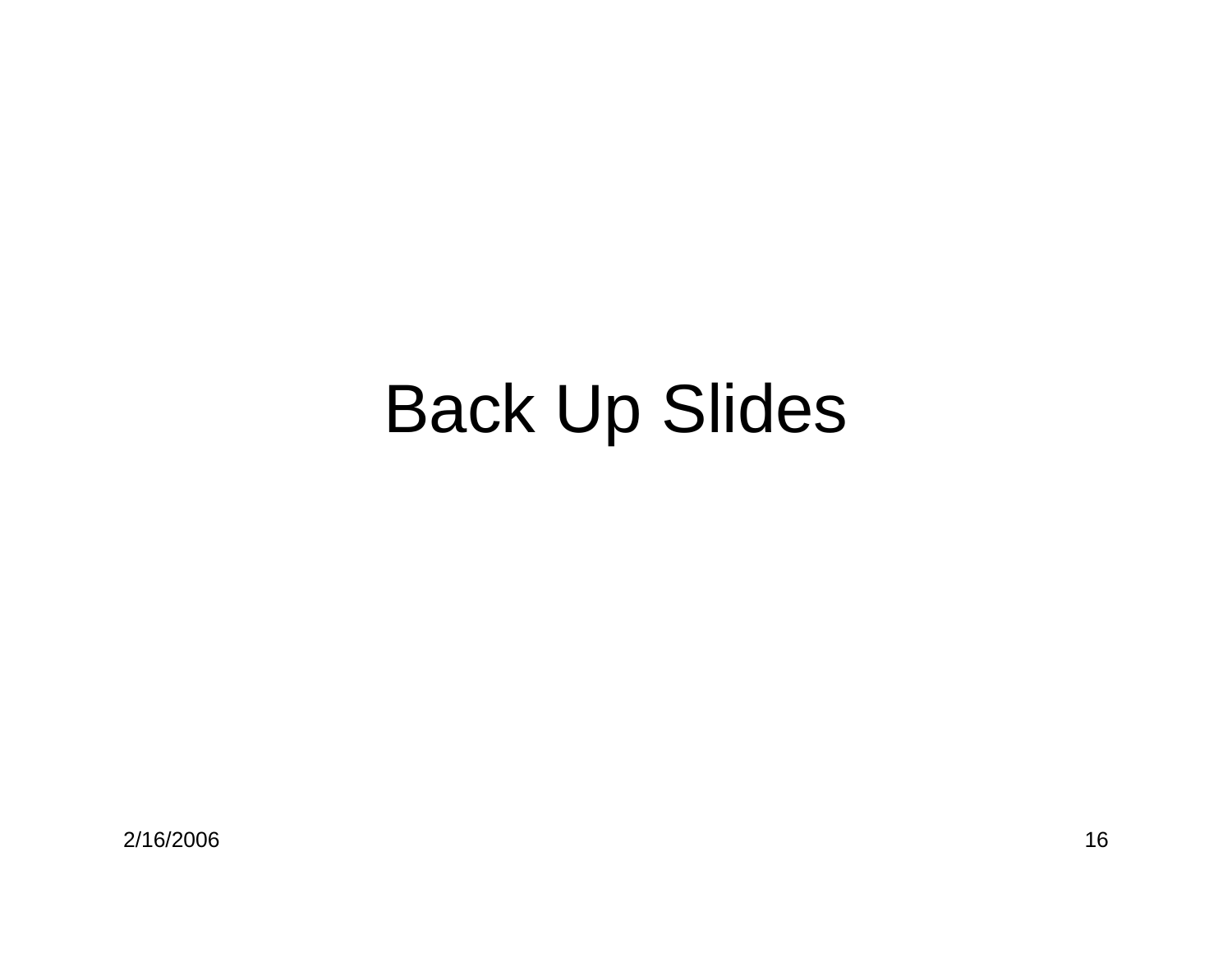#### FY 2006 Defense Bill Summary

- **Authorizers essentially approved President's Request**
	- and the state of the Pressure on Cost Containment and Acquisition Reform
- **\$410B Defense Appropriations Bill signed 30 Dec**
	- –HAC - \$3B
	- and the state of the SAC - \$7B
	- **Links of the Company** Conference - \$8.6B (-1% deficit reduction cut)
	- '06 Bridge supplemental appropriated additional \$50B
		- \$300M for Ammo
		- Late Service push for procurement funds
	- Included Katrina relief and DoD support Bill payer
	- and the state of the Congressional adds being reviewed before release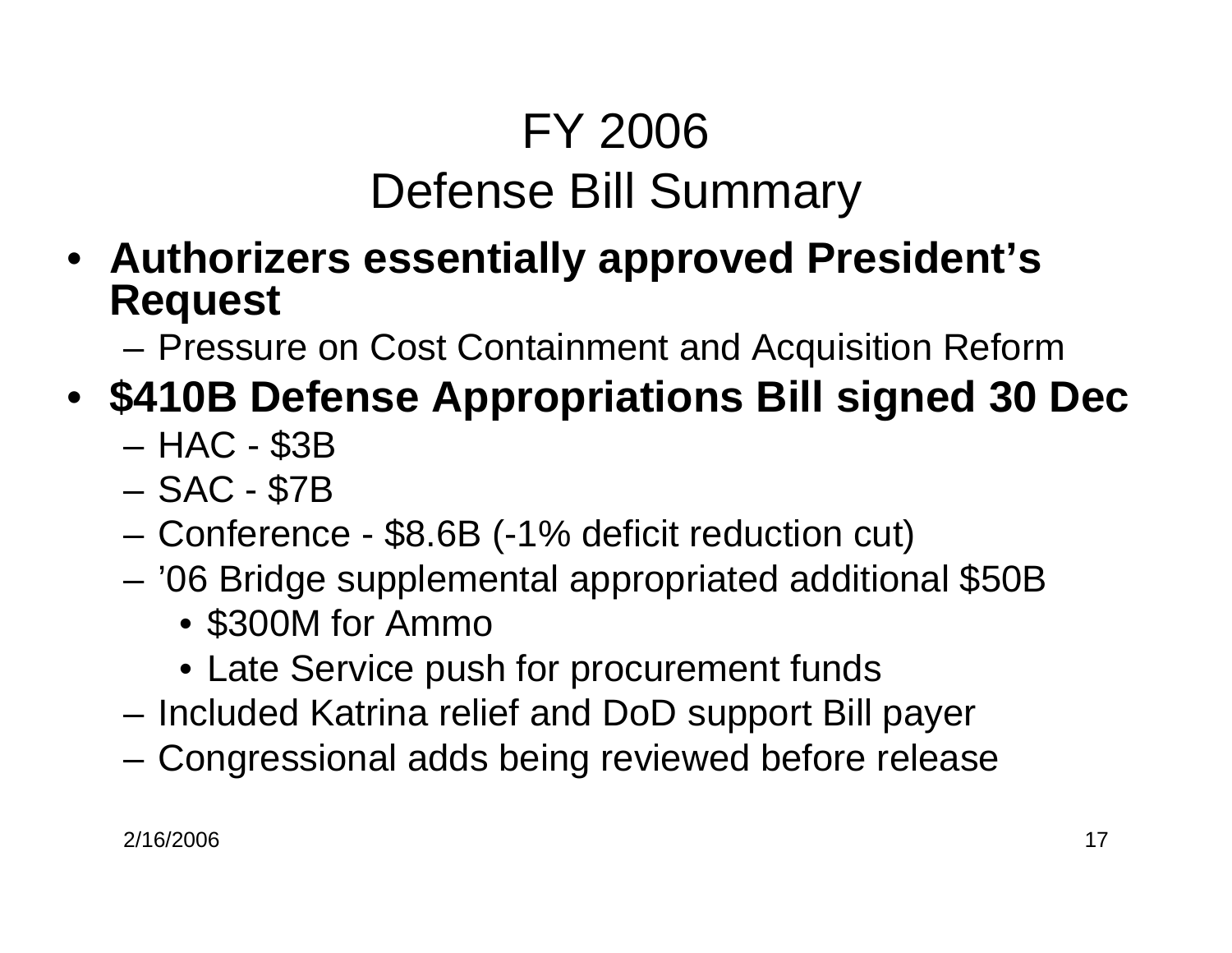#### FY 2007 Budget Cycle DoD View

- FY 2007 Budget submitted
	- **Links of the Company** Approx \$439B with 4.5% real growth
	- and the state of the QDR results considered; most \$ changes in '08 POM
		- Defeat terrorist networks
		- Counter WMD weapons
		- Deter China, India and Russia
		- Create robust homeland defense
- Late Feb (\$70B) FY06 Emergency Supplemental request
- $\bullet$  Buying power continuing to be eroded by Health Care and Fuel Costs
- $\bullet$  Continuing issue of balance between near term readiness and investing for the future
- FY 2007 budget assumes two FY 2007 Supplementals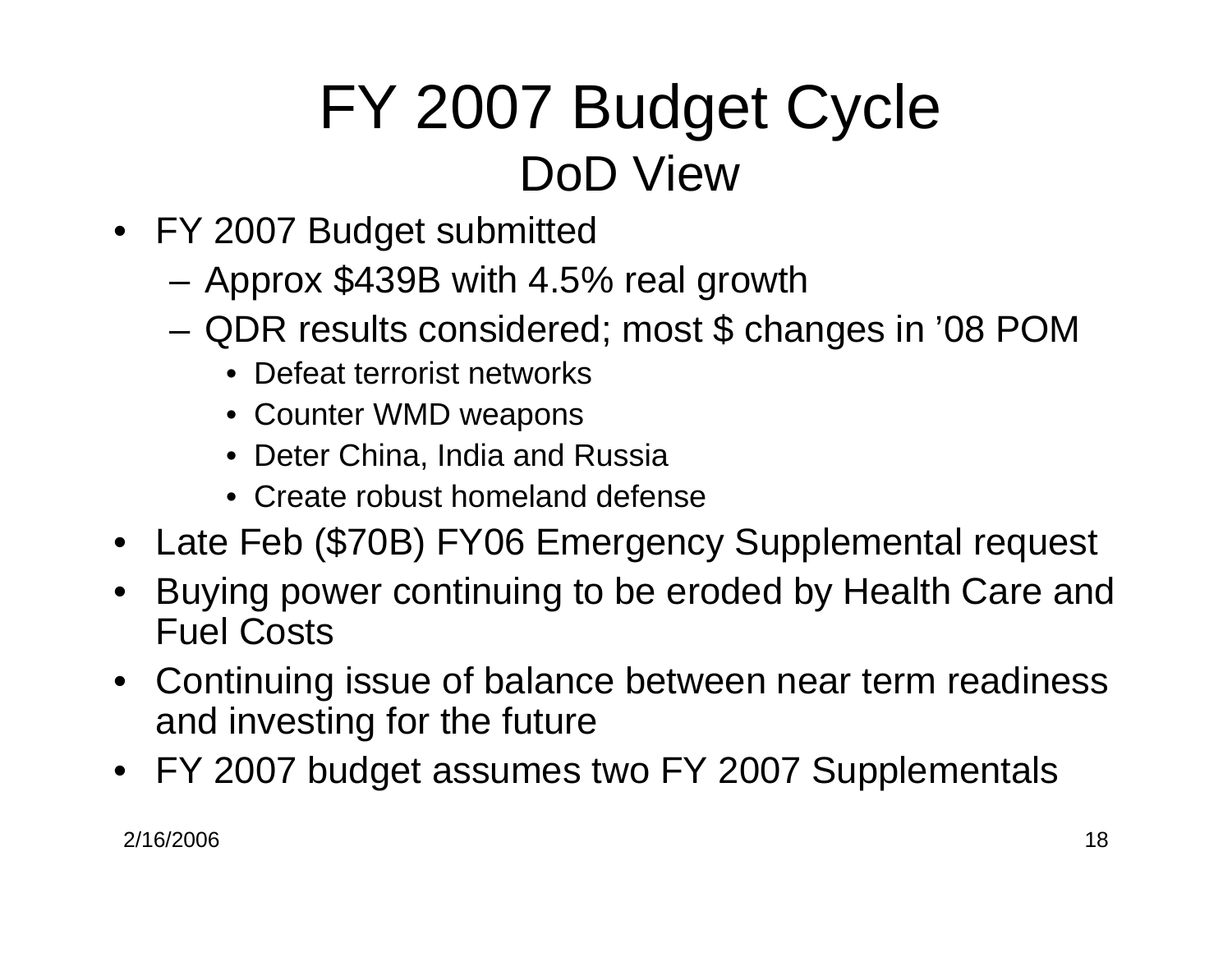# FY 2007 Budget Cycle Congressional View

- Republican Congress unlikely to increase Defense top line
	- **Links of the Company** Congress has reduced PB for the last several years
- Defense remains under pressure from domestic bills
- Political Washington preparing for November elections:
	- Many issues
	- $\hspace{0.1mm}-\hspace{0.1mm}$  Two possible scenario's
		- Timely Appropriations
		- Short CRA with possible Lame Duck session of Congress
- Congress will finish FY 2006 Supplemental then move FY07 Defense request and "Bridge Supp" together